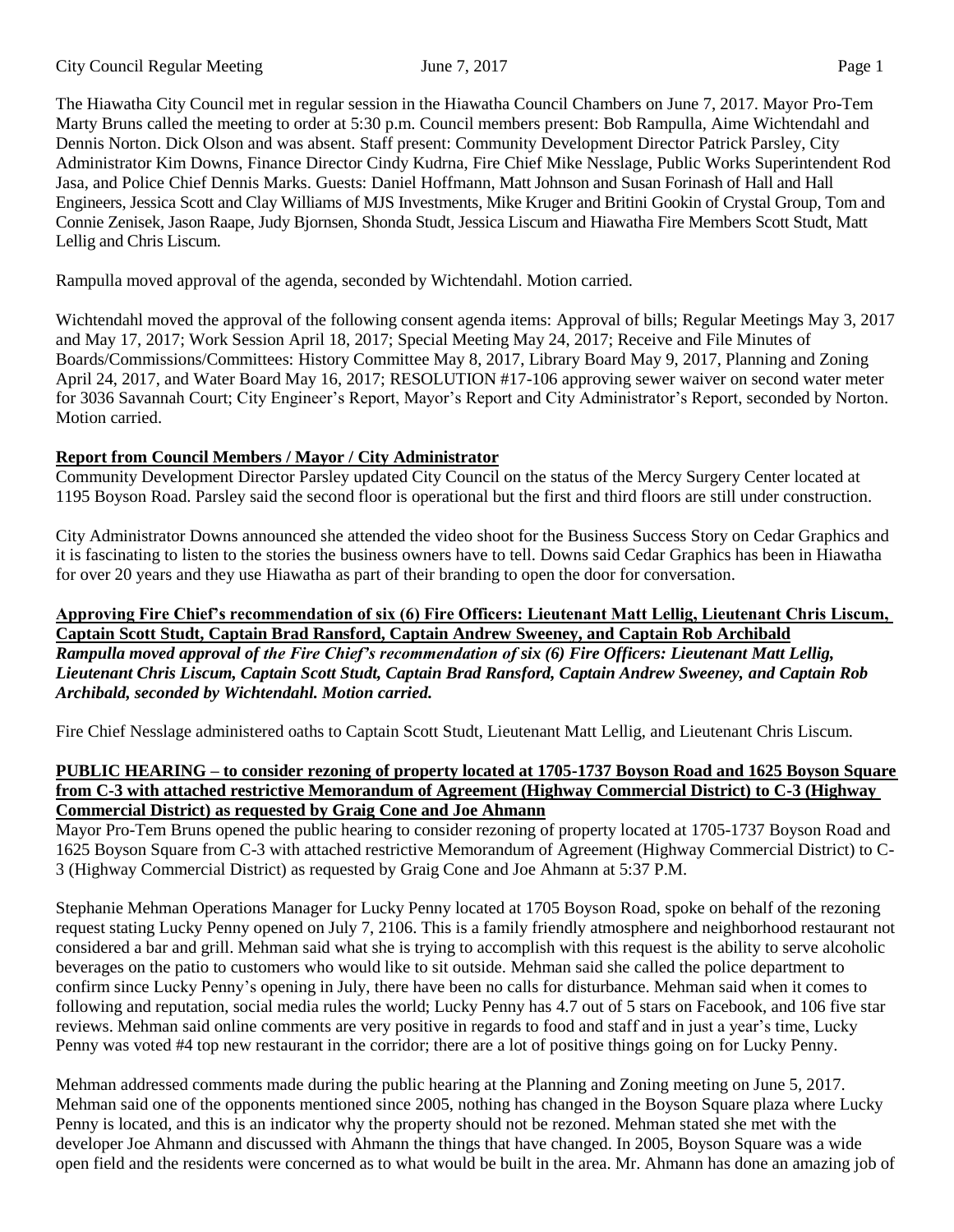building up the area for commercial use. Boyson Square is a very well kept commercial development that Mr. Ahmann is very proud of, and even has his own private business in one of the buildings. Mehman said she is also very proud of the development and co-owns the building where Lucky Penny operates. Ahmann pointed out in a letter submitted to City Council, in addition to the berm, Ahmann planted one evergreen tree for every five plus/minus feet. There has been 12 years of growth so the screening that separates the commercial area from residential is approximately 300 feet; the length of a football field in distance. The back of Boyson Square has been developed with two story office buildings to create an additional buffer; so things have most definitely changed since 2005.

Mehman continued to state when discussing the outdoor patio installed by Lucky Penny, a Planning and Zoning member made the comment that she felt the patio was constructed in a sketchy manner. Mehman said the patio has been on the site plan for eight years; it was always an option available to the restaurant and when Lucky Penny opened, owners wanted to build the patio so people could sit outside and eat dinner when the weather permitted. If the guests want to have a cocktail great, but not everyone out on the patio will drink. The patio is 20' X 26'allowing for six tables with four chairs at a table and a maximum of 24 guests. Very similar in size to a residential patio. Addressing the issue of noise, it is 300 feet away from the back of a residence in addition to the berm and commercial buildings to the back.

Mehman stated "beer garden" is the term used in the Hiawatha Code. Mehman said Lucky Penny's outdoor patio is not to be compared to a beer tent or festival. It is a small bistro patio and the intention is to build up the restaurant and continue to build the reputation and then fill the rest of the commercial spaces in the building. Mehman said as an owner, she has a vested interest in developing the rest of the building and bringing in more businesses. Mehman said Mercy Hospital and Wolf Eye Clinic are opening in the area and this will continue to draw new businesses and grow the commercial area.

Mehman said some residential neighbors have gatherings in their backyards; she is not asking for anything large and crazy or live music with a lot of noise. Mehman said there are some concerns with the conditional use request. One of the criteria is the ability to have events. This will affect the other businesses in Boyson Square, for instance, New York life had a movie night with the City last summer and if you take away the event permit, these activities can no longer happen. When events such as Ragbrai come to town, all of Boyson Square would be stripped of their ability to hold events.

Council Member Rampulla ask about any specific instances where Lucky Penny would need a permit for a special event. Mehman said Lucky Penny has no plans to hold any events at this time but this issue was brought up to Mehman by Joe Ahmann, that it would eliminate the ability for any of the businesses in Boyson Square to hold any outdoor events. Mehman said City Council has the final say to approve or deny a special event request, but at least let the businesses in Boyson Square have the opportunity to request a special event. Mehman questioned if you take away the ability to hold a special event with the conditional use, who does that benefit?

Council Member Norton clarified the conditional use request has to go to the Board of Adjustment for decision.

Community Development Director Parsley said the special event and conditional use is something that will be addressed by the Board of Adjustment because in this case it is something that is specific to the patio. Parsley said the Board of Adjustment will hear this matter on Monday, June 12. Parsley said the conditional use is not part of the rezoning request before City Council tonight.

Mayor Pro-Tem Bruns stated the subject at hand is to rezone from modified C-3 to C-3.

Council Member Wichtendahl asked the size of the customer base for Lucky Penny after 8:00 p.m. Mehman said it is generally low. Mehman said especially after 9:00 p.m. the customer base dies down. Mehman said one thing that came up at the Planning and Zoning meeting was to cut the hours of the patio to 10:00 p.m. Mehman said she would be willing to discuss this and close the patio down at the appropriate hour.

Council Member Rampulla said Lucky Penny could take all of the tables out of their patio area and hold an event with the potential of noise. Mehman agreed this is true but movie night also includes noise and so do families and kids.

Council Member Rampulla asked Parsley for clarification on the cutoff time in the noise ordinance. Parsley said in general terms the noise ordinance is applicable after 10:00 p.m. but that would not preclude what would happen on Lucky Penny's patio. Most likely Lucky Penny would comply with the noise ordinance.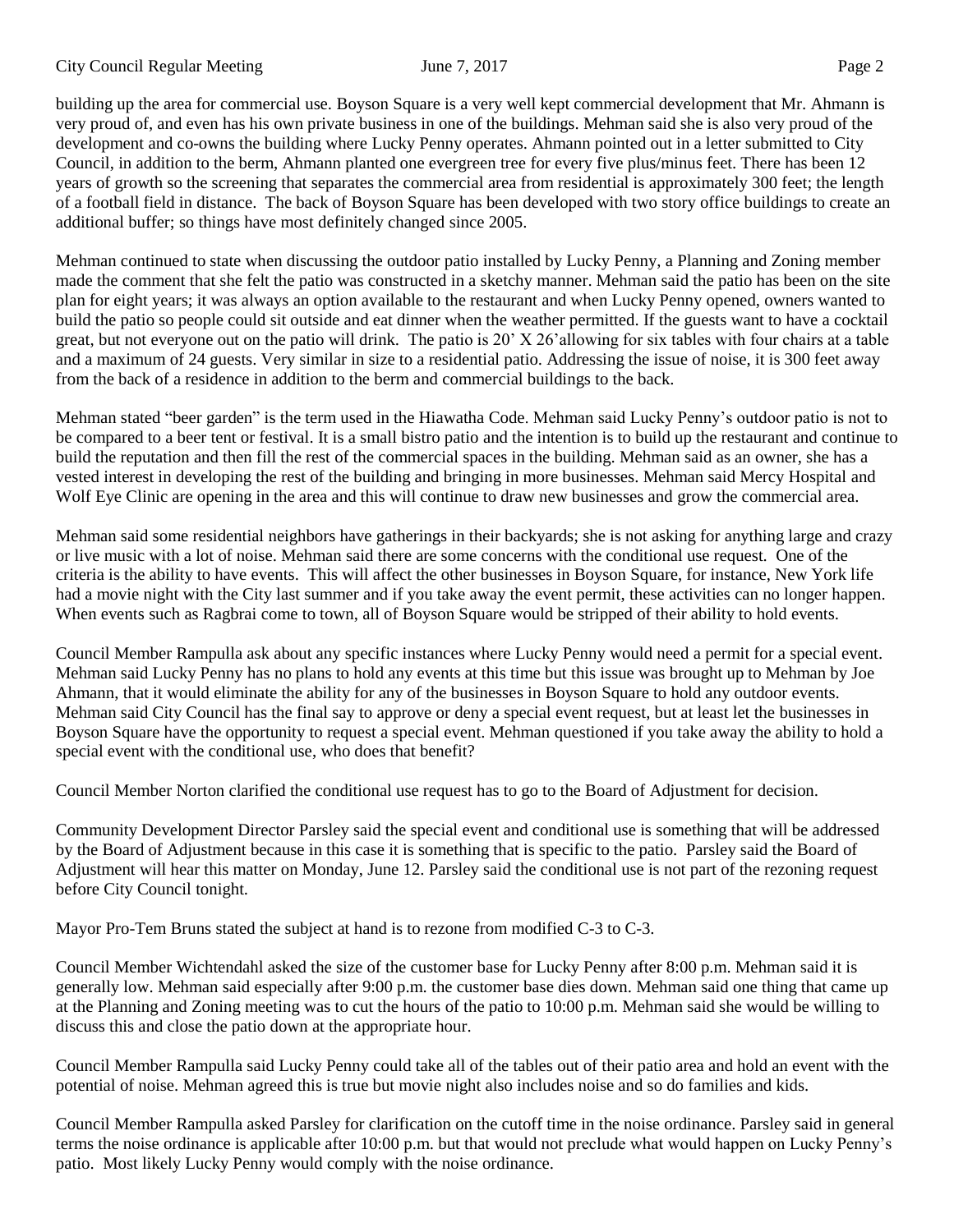Council Member Norton questioned if there was any intent to have a musical band outdoor. Mehman said considering the size of the patio nobody would have a place to sit if there was a band.

Council Member Norton said there was a negative comment made by a Planning and Zoning member and Norton said from his perspective, his wife, grandson and Norton have been to the restaurant and it is a family friendly restaurant and the Norton's enjoyed their experience.

Susan Fornash from Hall and Hall Engineers spoke to Council about the land use for C-3 zoning. Hiawatha's current comprehensive plan is to have the Boyson Square plaza designated as C-3 zoning. When it was originally rezoned in 2005, the restrictions were put in place because it was a vacant lot at the time. Boyson Square is built out now and it makes sense to remove the restrictions that were place on the subdivision at the time. If you look at the zoning map the C-3 is at front of that lot on Boyson Road and directly behind it is the C-ORS zoning. This, along with the berm and the trees are the buffer between the C-3 and the residential area. The C-ORS zoning has very specific guidelines as to what can go in there.

Tom Zenisek of 1610 Litchfield Drive spoke in opposition to the rezoning request. Zenisek said he submitted a petition signed by 11 residents on Litchfield Drive and he feels the rezoning would be very detrimental to the residential neighborhood. Some of the residents were at the Planning and Zoning meeting the other night. The berm and the trees are there for visual purposes, they certainly don't have any noise reduction. Noise is the main concern. There is a gap behind Zenisek's house and his neighbor's house where there are no buildings; it is wide open and the noise still comes down. Zenisek said he is not against Lucky Penny, it is a good restaurant and he understands everything that Mehman said and agrees with her, but what Zenisek and the neighbors who signed the petition are against is the potential noise that might be coming. Zenisek said he has a few beers once in a while and the more a person drinks the louder the person gets. On Zenisek's patio even with the buffer he can see through, so it is not really a buffer it's a visual buffer not one for noise. Zenisek said he can currently hear the people just talking on the patio and they in turn might be able to hear the residents but it is a noise and some of the residents have children. It was proposed Lucky Penny could use the patio until midnight and Zenisek would like to see the cutoff be 10:00 p.m. On nice nights people have their windows open and residents put their kids to bed. Zenisek said he is able to hear the kids from the daycare way down at the end of the block.

Zenisek continued to state he does not understand the information provided by Joe Ahmann. Zenisek spoke with Ahmann on the telephone to great lengths. The agenda shows Ahmann is part of the petition request, but according to Ahmann, he is not part of the request. It is just the Cones who are requesting this change so Zenisek doesn't know where this is coming from, as it was not brought up during the Planning and Zoning meeting. Zenisek reiterated, according to Ahmann he is not a part of this request; he sold the building.

Mehman said Ahmann is part owner of one of the buildings and he did write a letter in favor of the rezoning. Zenisek said this is not the information he received from Joe that it was his request. Zenisek felt the rezoning change is not compatible with the neighborhood. Zenisek mentioned on the petition it is not listed that residential is to the south of the property and Zenisek is located to the south. Zenisek continued to state in 2005, Boyson Square was built with modifications because of the neighbors. Zeniske said he looked at purchasing his property because of the commercial business behind the area. According to Zenisek these were businesses that would primarily be open during the day and they wouldn't have neighbors and dogs behind them. Zenisek referenced Ted Mercer who is a resident that submitted an email against the rezoning.

Zenisek said Planning and Zonging turned down the rezoning request by a six (6) to one (1) vote. Zenisek mentioned the condition that 65% of the gross sales should come from food not alcohol. Zenisek wondered how to monitor and enforce this provision. Zenisek questioned if customers do get noisy on the patio, is the protocol for residents to call the police department to take their meter and measure the sound? Zenisek said the resident's patios at their homes might be the same size as the one at Lucky Penny, but residents try to be good neighbors; doesn't fit in the neighborhood. Zenisek stated the beer garden is the main reason all of this was brought back up, but Zenisek feels it is the City's idea to change the zoning to continue the whole area; feeling it is spot zoning. Zenisek said he served on many commissions in Cedar Rapids over last 30 years and he hopes Council can have sympathy with residents. Residents were in the area first and residents were aware there would be some type of commercial development in the area, but the people that lived there fought the three (3) story buildings and won. Zenisek said it is not just the noise, it is the barrier that doesn't protect from the noise.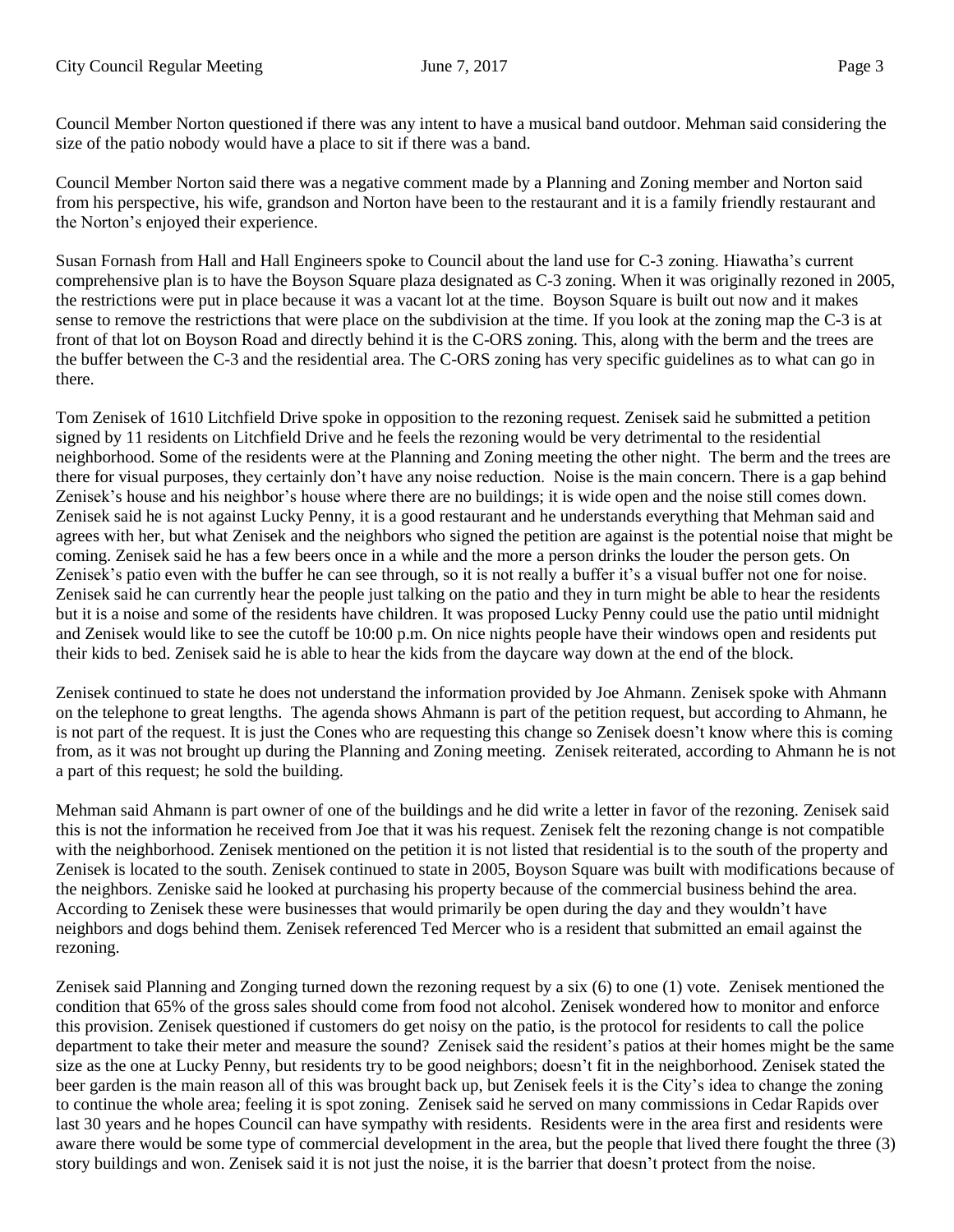Zenisek stated neighbors will definitely fight against the beer garden at the Board of Adjustment meeting. Neighbors don't care about the patio, it is there and Lucky Penny has a permit; they did it right. Zenisek said it is just the idea of the beer garden and the noise.

Council Member Wichtendahl inquired if Zenisek had issues with noise from traffic in the area and the interstate. Zenisek answered like anybody that lives two (2) blocks from the interstate, individuals may hear a truck but it is not an obvious noise. Zenisek said he does not hear anything from Boyson Road; hears more car doors slamming and motorcycles running at Lucky Penny than traffic on Boyson Road. This is part of their customers and residents understand. Zenisek said Lucky Penny are good neighbors. Zenisek just hopes Lucky Penny understands and City Council understands the concerns from the neighbors and the fact that some of the residents have been in the neighborhood since 2005 when this all began.

Council Member Wichtendahl inquired what other types of businesses would require exemptions; the general likely hood that another business in the area would need exemptions.

Bruns called point of order stating this discussion should be held after the public hearing.

Zenisek stated he is glad Wichtendahl brought this matter up because another concern from residents is if Lucky Penny is rezoned there is potential of other bars locating in the area; this is not part of conditions for C-3 zoning.

Jason Raape of 1610 Litchfield Drive spoke in opposition to the rezoning request. Raape said he has lived in the area for over 10 years and has seen a lot of the history. Raape stated this started out as a request for a beer garden and now all four buildings are going to C-3; this opens the door for more beer gardens and compounds the problem. Noise concern is the biggest thing and the buffer is for line of sight, but it doesn't do a lot for noise. Raape said noise is tricky if you have ever tried to soundproof something, it goes wherever it wants. It just travels. Raape continued to state Lucky Penny may not be a problem, but it opens the door to potential problems. Raape wondered once there is a problem what recourse do the homeowners have? Yes there are laws in place but it is tricky to put a sound meter in place. This is a commercial building open seven days a week with different clientele.

Mehman addressed a comment that Joe Ahmann did not care about the rezoning either way. Mehman read the last paragraph of the letter submitted by Ahmann, "This whole thing is getting blow out of proportion." "It is imperative for all business in Hiawatha to be viable and create tax dollars to support entire community." "We would not be able to attract businesses like Mercy Hospital and Kirkwood and other businesses in the community with having amenities that the residents of Hiawatha are begging for." "I find it hard to believe that the 11 residents along Litchfield who are against this patio will not be using it at some point if it gets approved."

Mehman continued to state, Lucky Penny has proven to be a good neighbor with no disturbances. This is a small patio and Lucky Penny will keep noise down; no live music.

Mehman addressed the comment about food versus alcohol sales stating Lucky Penny has software to prove ratio from food to beer is where it needs to be. Lucky Penny is not way over on liquor sales. Lucky Penny is a family restaurant not a bar and grill.

Zenisek said residents will use commercial amenities such as Mercy Hospital and the countertop shop; the potential noise created by opening up the area to C-3 zoning is the concern.

The City Clerk received four (4) emails in favor of the rezoning request, one (1) email in opposition and one (1) petition in opposition signed by 11 residents on Litchfield Drive. Mayor Bennett and Joe Ahmann submitted letters in favor of the rezoning request. City Clerk Kornegor read Joe Ahmann's letter.

There were no additional written or public comments received at or prior to the public hearing. Public Hearing closed at  $6:12 \, \text{P.M.}$ 

Council Member Wichtendahl inquired on the likelihood of other businesses requesting outdoor events. Community Development Director Parsley answered presently restaurants with outdoor dining are allowed in the current zoning. That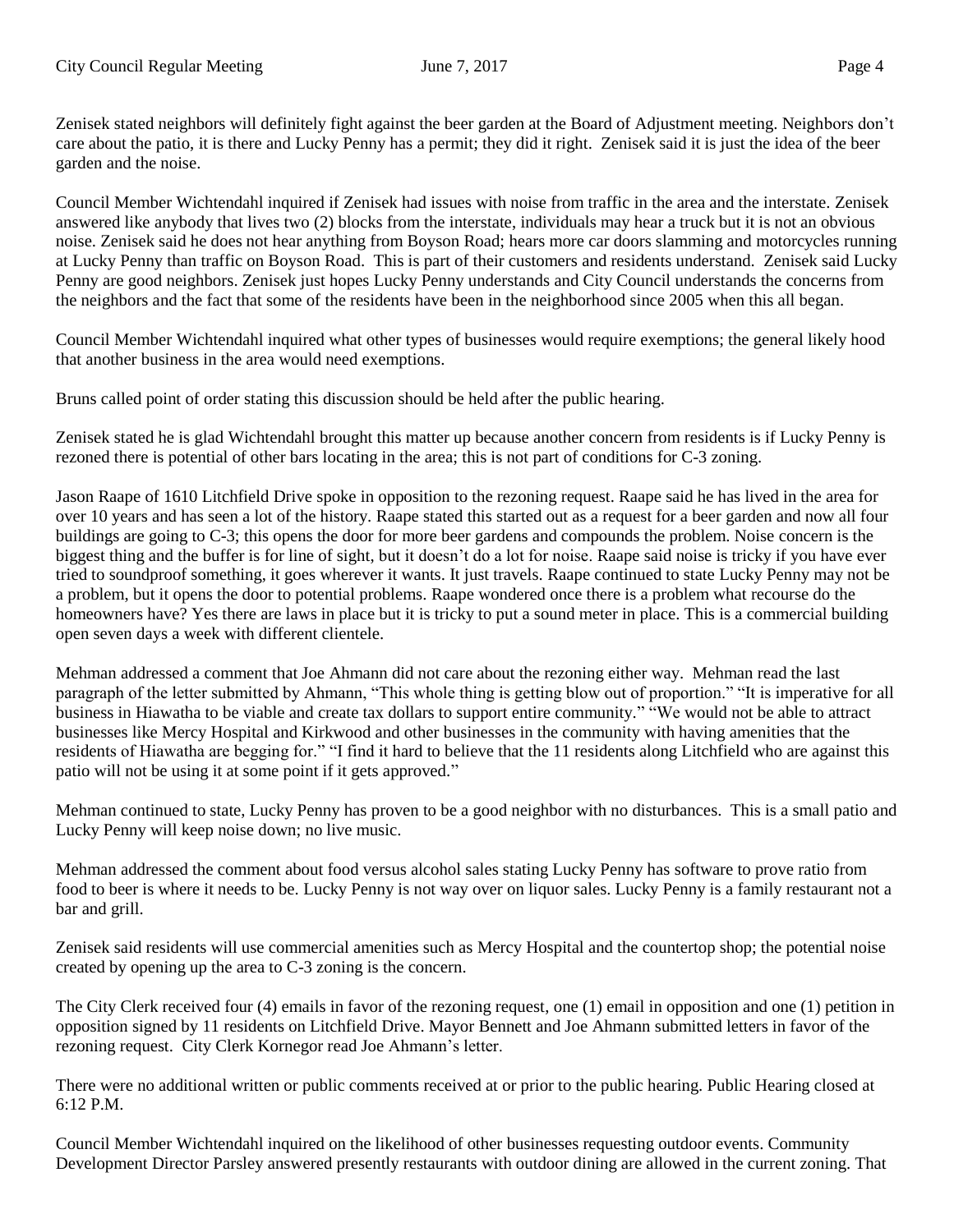will not change. The 65% rule is in place now. Parsley said in all discussion the main issue is sound. When petitioner came to the City it made no sense to include all of the properties and the request fits into our comprehensive plan which is a C-3 zone. C-3 belongs with the existing buffer of C-ORS. Parsley stated the rezoning will not change a lot in terms of uses because most of the C-3 uses are already permitted in the modified zone.

City Administrator Downs stated Mayor Bennett couldn't be here tonight but he wrote a letter in support of the rezoning request and adding a 10:00 P.M. closing time for the patio and restrict music. Downs read Mayor Bennett's letter aloud.

Council Member Wichtendahl said she understands the neighbor's concerns with the noise and future commercial development in the area. However, the adjustments being proposed are a reasonable balance to both sides to approve it with restrictions.

Council Member Rampulla read the conditions Planning and Zoning recommended for the rezoning request as follows:

- Property rezoned to C-3
- Liquor license be updated to include outdoor area, area of conditional use limited to present patio area
- Any additional lighting will comply with Hiawatha ordinance regulations
- Beer garden only open until 10 p.m., no outdoor events including music and entertainment
- No speakers allowed to outdoor seating

Parsley reiterated the conditions read by Council Member Rampulla are not being addressed tonight. These will be addressed at the Board of Adjustment meeting on June 12. Board of Adjustment actions are dependent on City Council's decision.

Parsley stated City Council has nothing to do with conditions, but can make recommendations to the Board of Adjustment. It would only apply to the Boyson Square area, but from the perspective of planning, the City will not accomplish getting rid of modified C-3 zone.

Downs added City Council has the ability to make modifications without having to start over and do another public hearing.

Council Member Norton said he is troubled is his decision making. Planning and Zoning denied the request by six (6) to one (1) and they are a recommending to City Council to deny the approval to go forward with C-3 and alcohol. Norton added he is confused on noise ordinance.

Parsley explained the City has a noise ordinance enforced throughout Hiawatha. City Staff act on noise ordinance upon receiving complaints; not required to measure at the outset of complaint. Parsley continued to explain staff sets up a complaint file and measures to the ordinance. 80 db before 10:00 P.M. and reduces after 10:00 P.M. Parsley said he would have to look in the ordinance to be certain. If the City receives a complaint, it is addressed by the Police Department or Community Development. Parsley said these complaints usually center around animals like a pet hospital. Most of time falls in parameter of noise for daytime but can go over in the evening.

Council Member Norton stated Zenisek says he can hear individuals from the patio. Norton said he would tend to agree if there are 24 people out there with three or four beers in them. Norton wondered if this would exceed the noise limit. Norton clarified if this is the case, someone would have to call a complaint. Parsley confirmed this is the case.

Norton added Zenisek is his neighbor and the noise issue is the driving force one way or another.

Council Member Bruns added Planning and Zoning denied making a recommendation that is all they did. Bruns reminded council members Planning and Zoning is only a recommending board, they do not control. Bruns reminded Norton that he represents the City.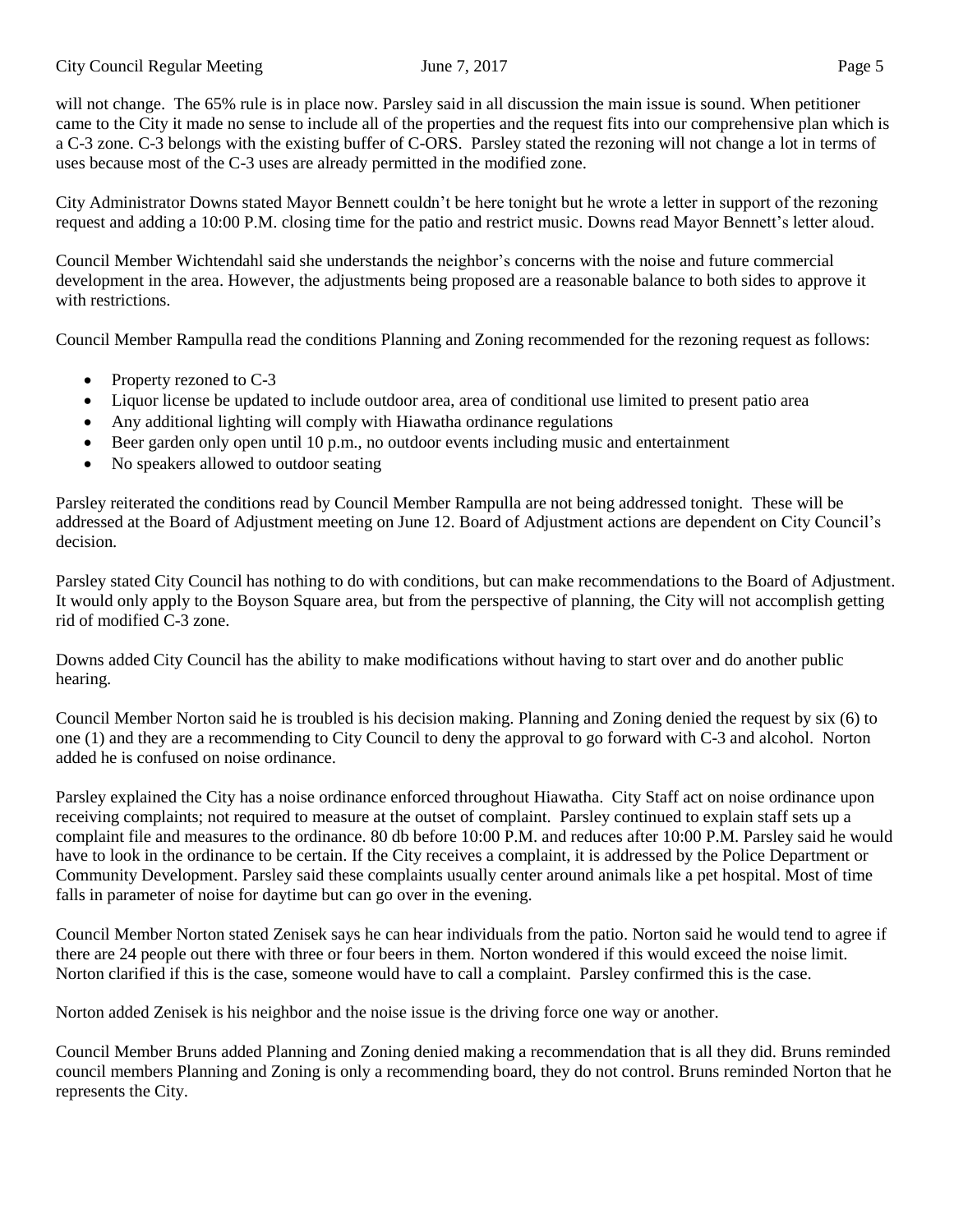**Norton moved the 1st Reading of ORDINANCE #880 regarding the rezoning of property located at 1705-1737 Boyson Road and 1625 Boyson Square from C-3 with attached restrictive Memorandum of Agreement (Highway Commercial District) to C-3 (Highway Commercial District) as requested by Graig Cone and Joe Ahmann, seconded by Wichtendahl. Roll call vote: AYES: Rampulla, Norton, Wichtendahl, Bruns. NAYS: None. ABSENT: Olson. Motion carried.**

**Wichtendahl moved to waive the 2nd and 3 rd readings of ORDINANCE #880, seconded by Rampulla. Motion carried.**

**Rampulla moved the adoption of ORDINANCE #880 regarding the rezoning of property located at 1705-1737 Boyson Road and 1625 Boyson Square from C-3 with attached restrictive Memorandum of Agreement (Highway Commercial District) to C-3 (Highway Commercial District) as requested by Graig Cone and Joe Ahmann, seconded by Norton. Roll call vote: AYES: Wichtendahl, Rampulla, Norton, Bruns. NAYS: None. ABSENT: Olson. ORDINANCE #880 adopted.**

#### **PUBLIC HEARING – to consider amending Hiawatha Code of Ordinance Chapter 160 Fire Code §160.35 Seizure of Fireworks by adding language setting Hiawatha's regulations for possessing, storing and selling fireworks due to State Code changes**

Mayor Pro-Tem Bruns opened the public hearing to consider amending Hiawatha Code of Ordinance Chapter 160 Fire Code §160.35 Seizure of Fireworks by adding language setting Hiawatha's regulations for possessing, storing and selling fireworks due to State Code changes at 6:25 P.M.

No written or public comments were received at or prior to the public hearing. Public Hearing closed at 6:26 P.M.

*Rampulla moved the 1st Reading of ORDINANCE #881 amending Hiawatha Code of Ordinance Chapter 160 Fire Code §160.35 Seizure of Fireworks by adding language setting Hiawatha's regulations for possessing, storing and selling fireworks due to State Code changes, seconded by Norton.* **Roll call vote: AYES: Rampulla, Wichtendahl, Bruns, Norton. NAYS: None. ABSENT: Olson.** *Motion carried.*

*Norton moved to waive the 2nd and 3rd readings of ORDINANCE #881, seconded by Rampulla.* **Motion carried.**

*Rampulla moved the adoption of ORDINANCE #881 amending Hiawatha Code of Ordinance Chapter 160 Fire Code §160.35 Seizure of Fireworks by adding language setting Hiawatha's regulations for possessing, storing and selling fireworks due to State Code changes, seconded by Norton.* **Roll call vote: AYES: Bruns, Norton, Rampulla. NAYS: Wichtendahl. ABSENT: Olson.** *ORDINANCE #881 passed with three (3) AYES and one (1) NAY.* 

#### **PUBLIC HEARING – on the proposal to enter into a Development Agreement with MJS Investments, LLC. approving and authorizing execution of a five (5) year Development Agreement between the City of Hiawatha and MJS Investments, LLC**

Mayor Pro-Tem Bruns opened the public hearing on the proposal to enter into a Development Agreement with MJS Investments, LLC at 6:28 P.M.

Jessica Scott of MJS Investments, LLC spoke on behalf of the Development Agreement explaining Studio 32 makes dental appliances and they moved into their current facility in Cedar Rapids four (4) years ago. Scott stated Studio 32 started with 12 employees and grown to 32 employees, a lot of the growth is due to technology.

Scott said Studio 32 ran out of space for employees and parking and Hiawatha attracted them when looking for a new building. Studio 32 is building to fit their needs and the new building is just under 10,000 square feet so Studio 32 will be doubling their size, planning to hire four to five new people right away.

Scott said Studio 32 does have a few customers that come to the business and they have satellite offices in Mason City and Des Moines.

No additional written or public comments were received at or prior to the public hearing. Public Hearing closed at 6:31 P.M.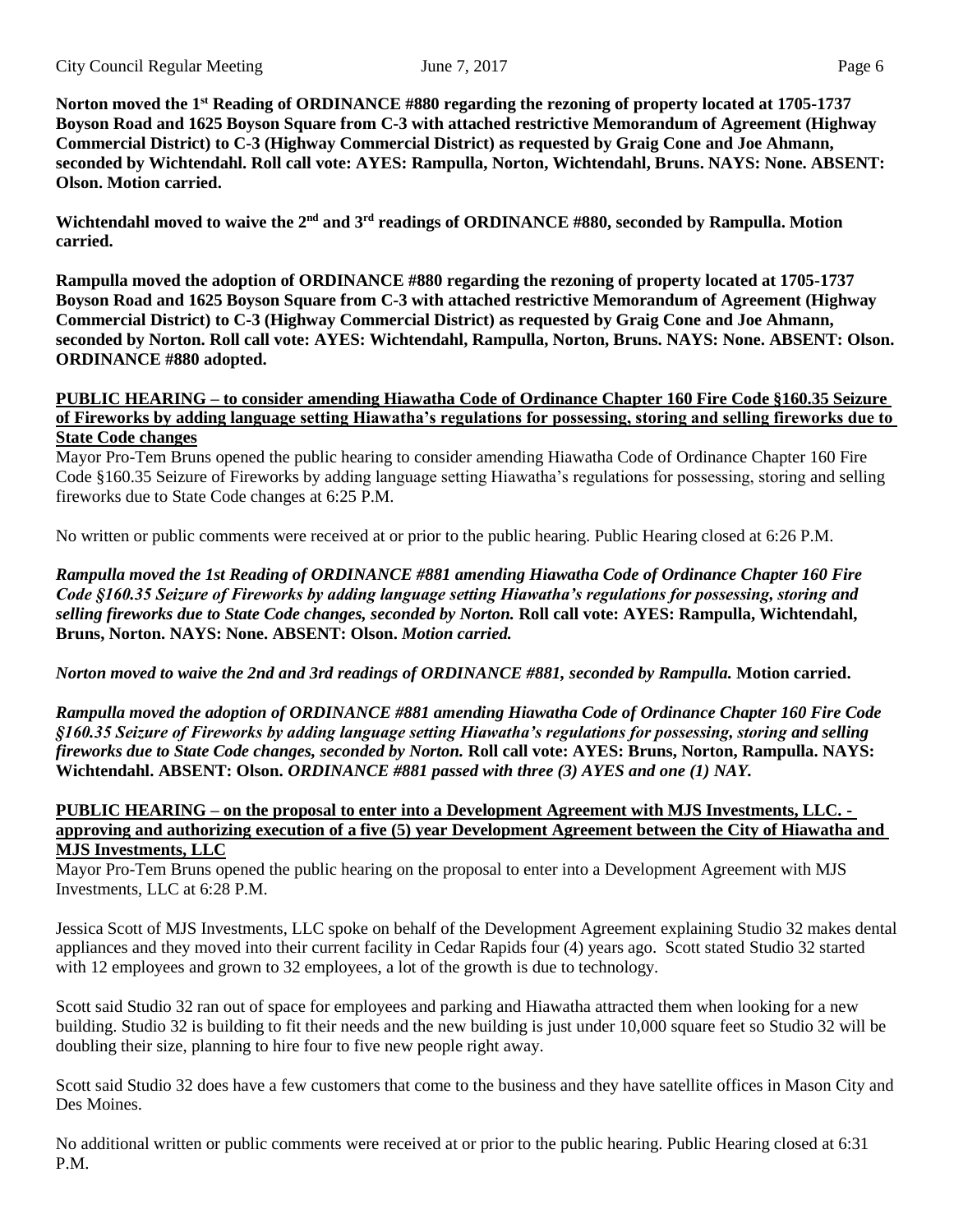Wichtendahl presented RESOLUTION #17-107 approving and authorizing execution of a five (5) year Development Agreement between the City of Hiawatha and MJS Investments, LLC, seconded by Rampulla. Roll call vote: AYES: Norton, Rampulla, Wichtendahl, Bruns. NAYS: None. ABSENT: Olson. **RESOLUTION #17-107 adopted.**

Olson presented RESOLUTION #17-079 instituting proceedings to take additional action not to exceed \$1,485,000 General Obligation Capital Loan Notes, seconded by Wichtendahl. Roll call vote: AYES: Wichtendahl, Olson, Bruns, Rampulla. NAYS: None. ABSENT: Norton. **RESOLUTION #17-079 adopted.**

#### **PUBLIC HEARING – on the proposal to enter into a Development Agreement with Crystal Group Inc. - approving and authorizing execution of a five (5) year Development Agreement by and between the City of Hiawatha and Crystal Group Inc.**

Mayor Pro-Tem Bruns opened the public hearing on the proposal to enter into a Development Agreement with Crystal Group Inc. at 6:32 P.M.

Britni Gookin & Mike Kruger of Crystal Group Inc. spoke on behalf of the Development Agreement. Gookin said City staff has been wonderful to work will and Crystal Group is celebrating 30 years in business. Gookin said Crystal Group started out of a garage. Kruger added Crystal Group makes rugged computers for harsh environments. Kruger said customers include government and military with the majority being the Navy.

Kruger stated Crystal Group started with 30-35 employees and they have five times that number currently; been in their current building for 15 years, offices are full and need a new building. Kruger said autonomous vehicles are the next generation of products.

No additional written or public comments were received at or prior to the public hearing. Public Hearing closed at 6:36 P.M.

Rampulla presented RESOLUTION #17-108 approving and authorizing execution of a 5 year Development Agreement by and between the City of Hiawatha and Crystal Group Inc, seconded by Wichtendahl. Roll call vote: AYES: Wichtendahl, Rampulla, Norton, Bruns. NAYS: None. ABSENT: Olson. **RESOLUTION #17-108 adopted.**

### Setting a public hearing date (June 21, 2017 @ 5:30 P.M.) to consider amending Hiawatha Code of Ordinance Chapter 41 Public Health and Safety by adding §41.12 Illegal Use of Fireworks by establishing a fine for illegal use **of fireworks**

Wichtendahl presented RESOLUTION #17-109 setting a public hearing date (June 21, 2017 @ 5:30 P.M.) to consider amending Hiawatha Code of Ordinance Chapter 41 Public Health and Safety by adding §41.12 Illegal Use of Fireworks by establishing a fine for illegal use of fireworks, seconded by Norton. Roll call vote: AYES: Rampulla, Norton, Bruns, Wichtendhal. NAYS: None. ABSENT: Olson. **RESOLUTION #17-109 adopted.**

#### Setting a public hearing date (June 21, 2017 @ 5:30 P.M.) to consider amending Hiawatha Code of Ordinances **Chapter 65 Stop or Yield Required §65.01 Stop Intersections (2.) Stop Intersection adding (HH.) A Avenue.** Vehicles traveling on A Avenue shall stop at E Clark Street and E Willman Street and adding (II.) Oak Street. Vehicles traveling on Oak Street shall stop at A Avenue, and amending §65.02 Yield Intersections by deleting (4.) "A" Avenue. Vehicles traveling on "A" Avenue shall yield at Clark Street and deleting (5.) "A" Avenue. Vehicles **traveling on "A" Avenue shall yield at E Willman Street**

Norton presented RESOLUTION #17-110 setting a public hearing date (June 21, 2017 @ 5:30 P.M.) to consider amending Hiawatha Code of Ordinances Chapter 65 Stop or Yield Required §65.01 Stop Intersections (2.) Stop Intersection adding (HH.) A Avenue. Vehicles traveling on A Avenue shall stop at E Clark Street and E Willman Street and adding (II.) Oak Street. Vehicles traveling on Oak Street shall stop at A Avenue, and amending §65.02 Yield Intersections by deleting (4.) "A" Avenue. Vehicles traveling on "A" Avenue shall yield at Clark Street and deleting (5.) "A" Avenue. Vehicles traveling on "A" Avenue shall yield at E Willman Street, seconded by Rampulla. Roll call vote: AYES: Norton, Wichtendahl, Bruns, Rampulla. NAYS: None. ABSENT: Olson. **RESOLUTION #17-110 adopted.**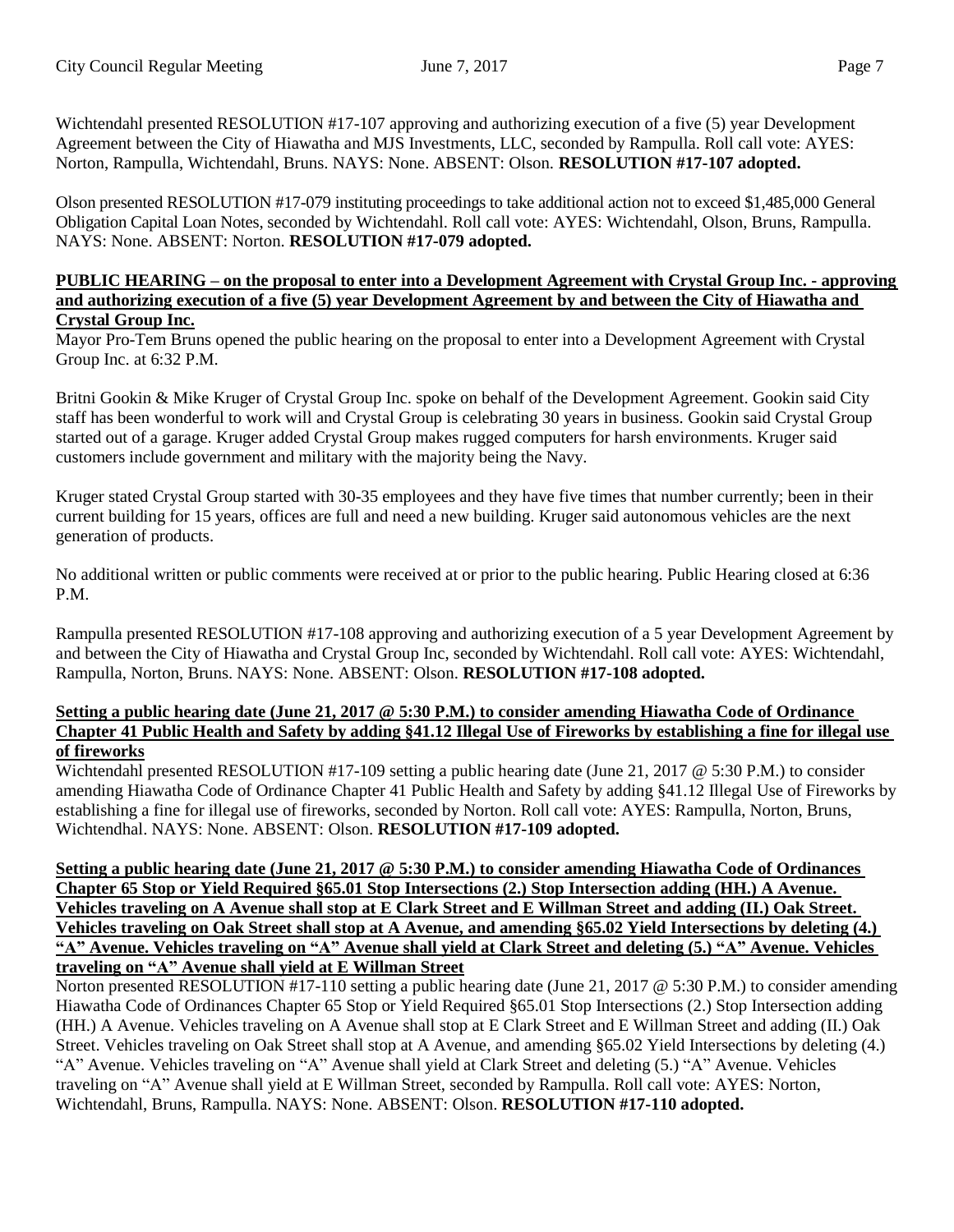# **\$5,265,000 General Obligation Capital Loan Notes, Series 2017 - Appointing Paying Agent, Note Registrar, and Transfer Agent, Approving the Paying Agent and Note Registrar and Transfer Agent Agreement and Authorizing the Execution of the Agreement**

Norton presented RESOLUTION #17-111 appointing Paying Agent, Note Registrar, and Transfer Agent, Approving the Paying Agent and Note Registrar and Transfer Agent Agreement and Authorizing the Execution of the Agreement in connection with the \$5,265,000 General Obligation Capital Loan Notes, Series 2017, seconded by Wichtendahl. Roll call vote: AYES: Bruns, Norton, Wichtendahl, Rampulla. NAYS: None. ABSENT: Olson. **RESOLUTION #17-111 adopted.**

## **\$5,265,000 General Obligation Capital Loan Notes, Series 2017 - approving and authorizing a form of Loan** Agreement and authorizing and providing for the issuance, and levying a tax to pay the Notes; Approval of the Tax **Exemption Certificate and Continuing Disclosure Certificate**

Rampulla presented RESOLUTION #17-112 approving & authorizing a form of Loan Agreement and authorizing and providing for the issuance, and levying a tax to pay the Notes; Approval of the Tax Exemption Certificate and Continuing Disclosure Certificate in connection with the \$5,265,000 General Obligation Capital Loan Notes, Series 2017, seconded by Norton. Roll call vote: AYES: Wichtendahl, Rampulla, Norton, Bruns. NAYS: None. ABSENT: Olson. **RESOLUTION #17-112 adopted.**

## **Public Works Department purchase of one (1) new Tandem Axle Truck Chassis, replacement Unit 500 - Review Quotations / awarding contract**

Council Member Wichtendahl explained Mayor Bennett and Wichtendahl had the chance to review the information on the current Unit 500. Wichtendahl stated she is of the opinion the vehicle has more life in it and this topic has been a discussion at prior meetings; if the objective is lowering the tax rate, one way is try to get more life out of the existing fleet of vehicles. Wichtendahl continued to state if the current Unit 500 needs repairs then go ahead and fix them, but the City needs to get more use out of the current vehicles.

Council Members Bruns responded the City uses a thing called a cost of ownership and when equipment is extended beyond the equitable replacement point, it results in raising the cost to citizens instead of lowering it. Bruns continued to state for over 12 years the Public Works Director has maintained his fleet without being overly aggressive and instead being very conservative on the replacement of vehicles. Bruns said he understands the desire for cost management but he also understands this is the way to handle vehicle replacement.

Council Member Rampulla questioned the miles on the current Unit 500 and the age of the vehicle. Public Works Director Jasa said the dump truck has approximately 40,000 miles and 10 years old. Bruns and Rampulla stated the miles are not the significant factor in the replacement of a plow truck; it is the years that are the major factor.

Council Member Wichtendahl stated in her opinion the vehicle is in decent condition and staff could still get a few more years out of it. Wichtendahl said at some point the consideration of other cost cuts comes into play. Staff has to bite the bullet and figure out where to bring the cost of government down a little bit. Wichtendahl said she understands vehicle rotation but it could be stretched out a little farther.

Council Member Rampulla said the Public Works Director has been doing his job for 26 years; he knows what he is doing and it is not City Council's place to micro-manager City staff. Rampulla said public works is providing a good service and 10 years on this type of vehicle is a long time.

Council Member Norton asked Jasa for his thoughts on extending the current Unit 500 for another three years.

Jasa said the Public Works Department uses five (5) vehicles to plow the streets and three (3) are dump trucks with plows and sanders. These are the only three (3) pieces of equipment with sanders; there are no spares, and this is the reason Jasa prefers new and updated dump trucks with sanders. Jasa said he has a very good crew and the department prides itself on efforts of plowing snow in Hiawatha. Jasa said he doesn't treat every vehicle in his department the same when it comes to replacement. Jasa gave the example of loader in the current fleet that is over 15 years old, but there is nothing wrong with it so Jasa is going to put some new tires on it and continue to drive it for another five years. Jasa said he is extending life on some of the vehicles but when it comes to the dump trucks, he doesn't like to because he doesn't have any backups, and it takes all of the crew to plow the streets. Jasa said this is his reason for pushing the purchase of a replacement truck chassis and plow.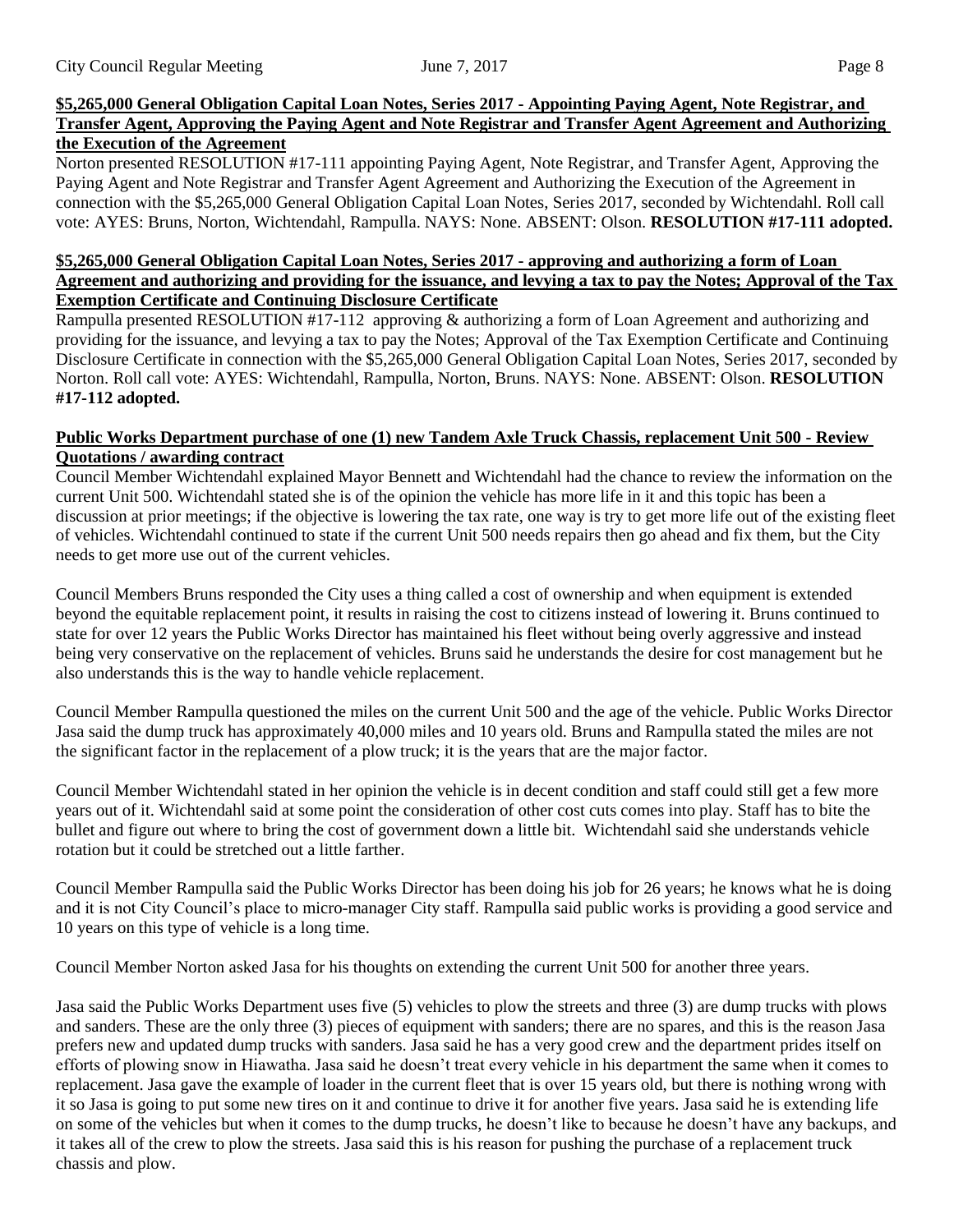Council Member Wichtendahl said the question that still remains is if the dump truck could survive another three (3) years. Jasa said he doesn't know for sure but to him it is not the way to replace vehicles. Jasa expressed concern if staff extends the plow truck another three years will City Council keep asking staff to extend out more years; where does it end? Jasa questioned if he is not going to make the recommendation on the decision to replace vehicles in his fleet then who is the appropriate person to make that decision?

Council Member Wichtendahl said she is not trying to micromanage the individual departments but she sometimes feels city hall and the council act on autopilot a little too much. Wichtendahl said she realizes the challenges Hiawatha has but Mayor Bennett and Wichtendahl have been in office for a year and a half and they both feel there is not enough effort in bringing the levy rate down.

Council Member Rampulla said he doesn't believe equipment is the way to bring the levy rate down. Rampulla explained equipment especially snow removal equipment should not be considered as options for bringing the levy rate down; because if this type of equipment breaks down the City is in trouble. Rampulla stated the fastest way to start getting complaints from the citizens is not getting the roads plowed in a timely manner.

Council Member Wichtendahl continued to state as a whole if the equipment needs repaired let's repair it. Rampulla said it does not need repaired right now but if it breaks down it will be a major problem. Rampulla added he keeps his vehicles 10 years and they may only have 50 or 60 thousand miles on them, but Rampulla trades the vehicles in at that mileage, because when you go for trade in and try to get value out of the vehicles, the value goes down at trade in. Rampulla explained this is a similar situation with the plow truck; if Jasa extends the vehicle another three to five years, Jasa will never get the turnaround he will get right now.

## *City Administrator Downs reminded City Council the dollars used to purchase the Public Works' replacement plow truck and related equipment are coming out of Road Use; these are not dollars that affect the levy rate.*

Rampulla presented RESOLUTION #17-113 approving the purchase of one (1) 2018 International 7400 SFA 6X4 Tandem Truck Chassis, for the Public Works Department at a total cost not to exceed \$86,650, from Thompson Truck and Trailer of Waterloo, Iowa, utilizing available funding through the FY 2018 Equipment Reserve Fund, seconded by Norton. Roll call vote: AYES: Norton, Rampulla, Bruns. NAYS: Wichtendahl. ABSENT: Olson. **RESOLUTION #17-113 adopted with 3 AYES and 1 NAY.**

### **Public Works Department purchase of one (1) new truck box, snow plow and Hi-lift tailgate for the Tandem Axle Truck Chassis - Review Quotations / awarding contract**

Norton presented RESOLUTION #17-114 approving the purchase of one (1) Multi-Purpose Truck Body, Snow Plow and Hi-Lift Tailgate, for the Public Works Department at a total cost not to exceed \$83,327, from Henderson Manufacturing of Manchester, Iowa utilizing available funding through the FY 2018 Equipment Reserve Fund, seconded by Ramuplla. Roll call vote: AYES: Ramuplla, Bruns, Norton. NAYS: Wichtendahl. ABSENT: Olson. **RESOLUTION #17-114 adopted with 3 AYES and 1 NAY.**

### Waiving the right to review the Final Plat of Krauth First Addition to Linn County within the two (2) mile radius of **Hiawatha City Limits**

Wichtendahl presented RESOLUTION #17-115 waiving the right to review the Final Plat of Krauth First Addition to Linn County within the two (2) mile radius of Hiawatha City Limits, seconded by Rampulla. Roll call vote: AYES: Bruns, Wichtendahl, Norton, Rampulla. NAYS: None. ABSENT: Olson. **RESOLUTION #17-115 adopted.**

# **Approving the plan of improvements installation for Rolling Prairie Estates Third Addition**

Norton presented RESOLUTION #17-116 approving the plan of improvements installation for Rolling Prairie Estates Third Addition, seconded by Wichtendahl. Roll call vote: AYES: Wichtendahl, Rampulla, Bruns, Norton. NAYS: None. ABSENT: Olson. **RESOLUTION #17-116 adopted.**